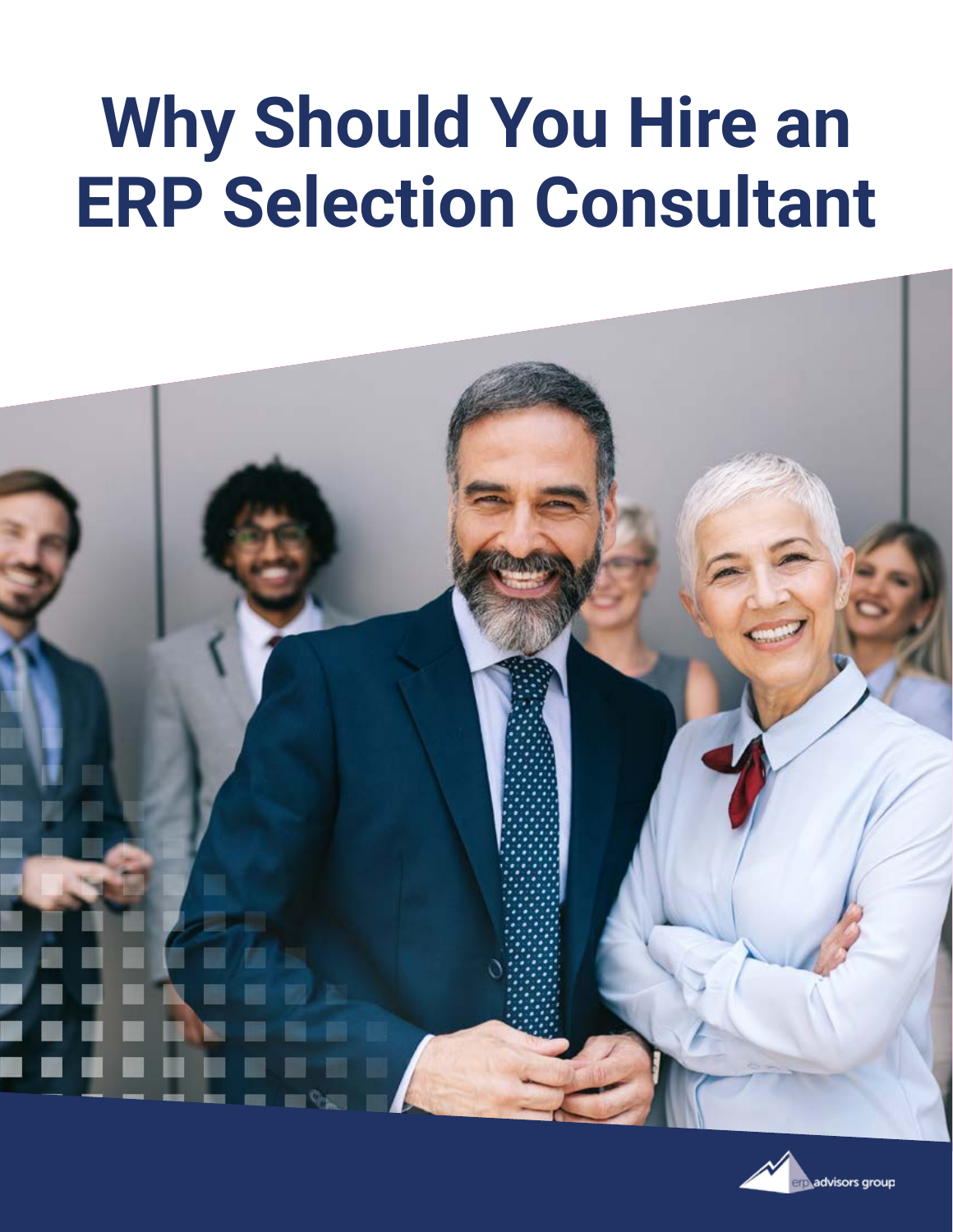Why Should You Hire an ERP Selection Consultant?<br>
If your company is in the market for an ERP platform, you<br>
have probably heard the horror stories: companies making<br>
the wrong ERP selection, struggling with implementing i If your company is in the market for an ERP platform, you have probably heard the horror stories: companies making the wrong ERP selection, struggling with implementing it, and finally giving up trying.

### erpadvisorsgroup.com organization. 866.499.8550

We are here to tell you that it doesn't have to be that way. In this brochure we will evaluate the most important reasons to hire an ERP Selection Consultant.

ERP software is much more complex than a room addition, because you're trying to automate the complex business processes of an entire



### ERP projects are complex

Let's look at an analogy of building an extra room onto your house. You may have enough understanding and experience with fix-it projects where it seems like you should be able to do such a project. But the average do-it-yourselfer is virtually guaranteed to fail because the scope of such a project is so immense — and they often end up searching for a professional to complete the job.

- $\blacksquare$  When the system or applications you are considering are not very complex, such as entry-level platforms.
- $\blacksquare$  When you have an in-house resource who knows what they are doing — but note that this should be someone who has been through the software selection process before. a striking realization: "I can't get this wrong!"
- $\blacksquare$  When you have an exceptionally limited group of software vendors from which to select — where it's either product A or product B, for instance.

ERP software is much more complex than a room addition, because you're trying to automate the complex business processes of an entire organization.

Before we discuss the benefits of hiring an ERP consultant, there are a few scenarios where it does not make sense to hire one:

confronted with is the need to automate a lot

of different complex business processes, and you don't have people who have been through an ERP selection before.

Coupled with that, the offerings in the software market are genuinely complex to sort through. If this is what you are facing and you do not have an ERP selection consultant on board, you are looking at almost certain failure.

Enterprise software is complex because it's trying to automate many vital aspects of a business:

- $\blacksquare$  Procure to Pay
- Order to Cash
- Record to Report
- **-** Production and Planning
- **-** Resource Planning

In any of these cases, a good ERP selection consultant should tell you, "You don't need me for this." However, the more usual scenario you are If your business is in the \$10 million range, you probably do not need to hire an ERP selection consultant. But when your business starts getting into the \$20 million or higher range, especially \$50 million and above, you definitely should hire an ERP selection consultant.

Then there is the matter of the Sales Department and getting a lead tracking system set up. You also have to get buy-in from all concerned stakeholders … and you come to

### What size of business should consider hiring a consultant?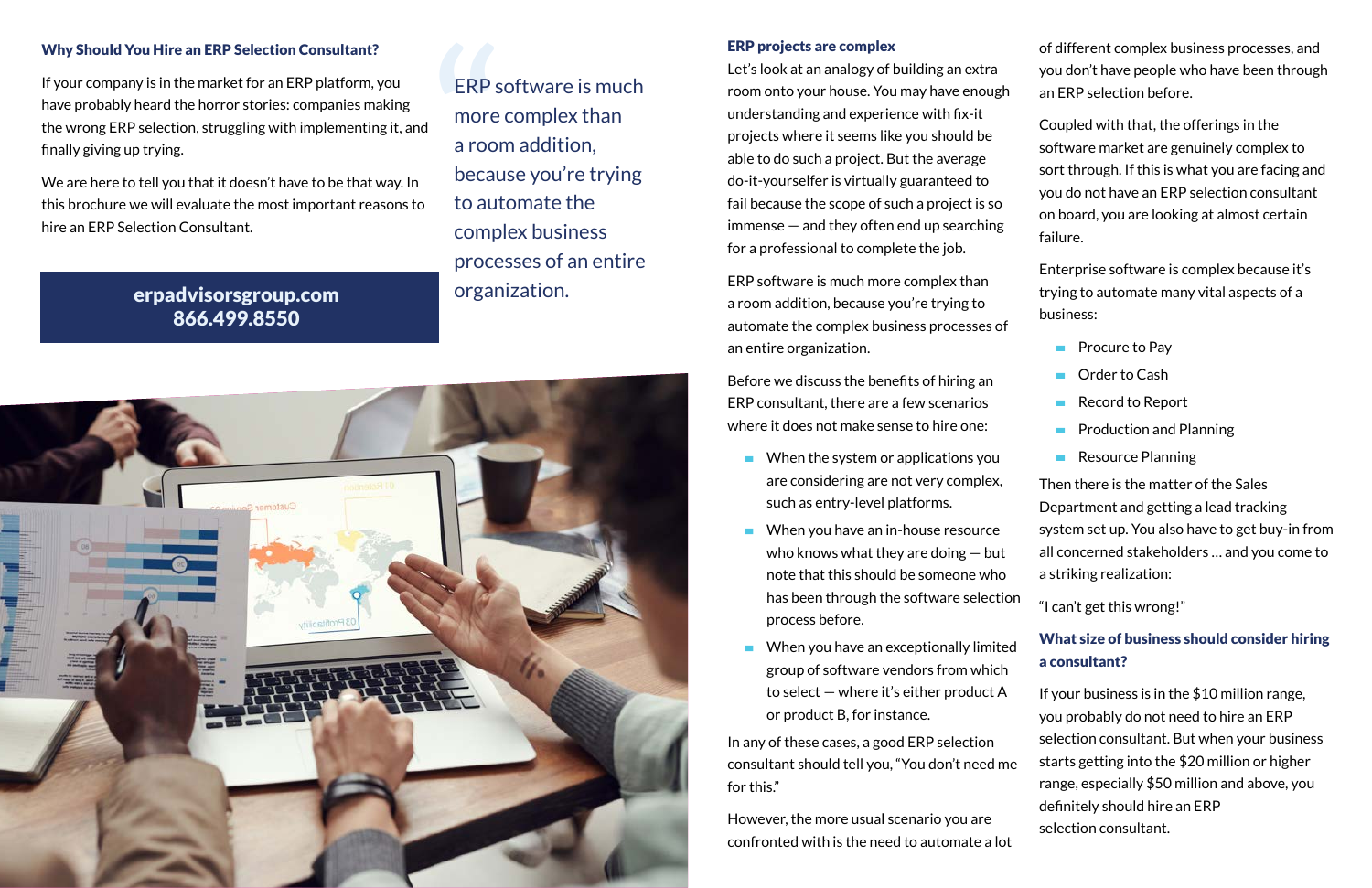to experience rapid growth — and if they're growing, that means everyone in the organization, especially the managers and executives, are busy. Where they are already working 50 hours a week, you aren't going to assign an ERP selection project to one of them. The resource constraints in your company will usually drive the need for finding an ERP software selection consultant.

No matter how you look at it, there will always be an investment of time from a company's internal resources in any ERP selection project. But by letting those people work on the things they have to do, you can outsource everything else.

### Are there certain industries that need a consultant more than others?

In our experience, the differences between industries are not as significant as the unique needs and requirements of individual organizations. ERP selection must be approached on a case-by-case basis.

### I still think I can do it myself. How much experience do I need?

Businesses of this size tend<br>
to experience rapid growth<br>
- and if they're growing,<br>
will come down to a senior<br>
that means everyone in the<br>
executive who knows their<br>
organization, especially the<br>
organization, especially Ultimately, the decision to hire an ERP consultant will come down to a senior executive who knows their people, their capabilities, and their availability. This person may arrive at the conclusion, "You know what? We just can't do this on our own, and

This depends on the type of enterprise software you're selecting. For example, let's say you need to pick a general ledger accounting system, and there are only a few people in Accounting. A controller who understands the needs of the business should be able to a decent job of selecting an adequate platform — but realize that in this example, the stakes are relatively low.

The owner of a larger business, on the other hand, has an organization-wide view that extends beyond Accounting. Perhaps the selection person doesn't know that the company is going to acquire another business, or doesn't know that the owner wants to grow the business by a factor of 10. It is up to the owner to evaluate what is coming and see if there is any other kind of information that the selection person might not know.

It will require an average of 10 to 15 hours a week of an internal person's time to work

I'm willing to hire somebody to help us."

Our ERP consultants help CFOs and other senior executives understand how their unique requirements fit into off-the-shelf applications for their industry.

The unique needs and requirements of individual organizations are significant. ERP selection must be approached on a case by case basis.

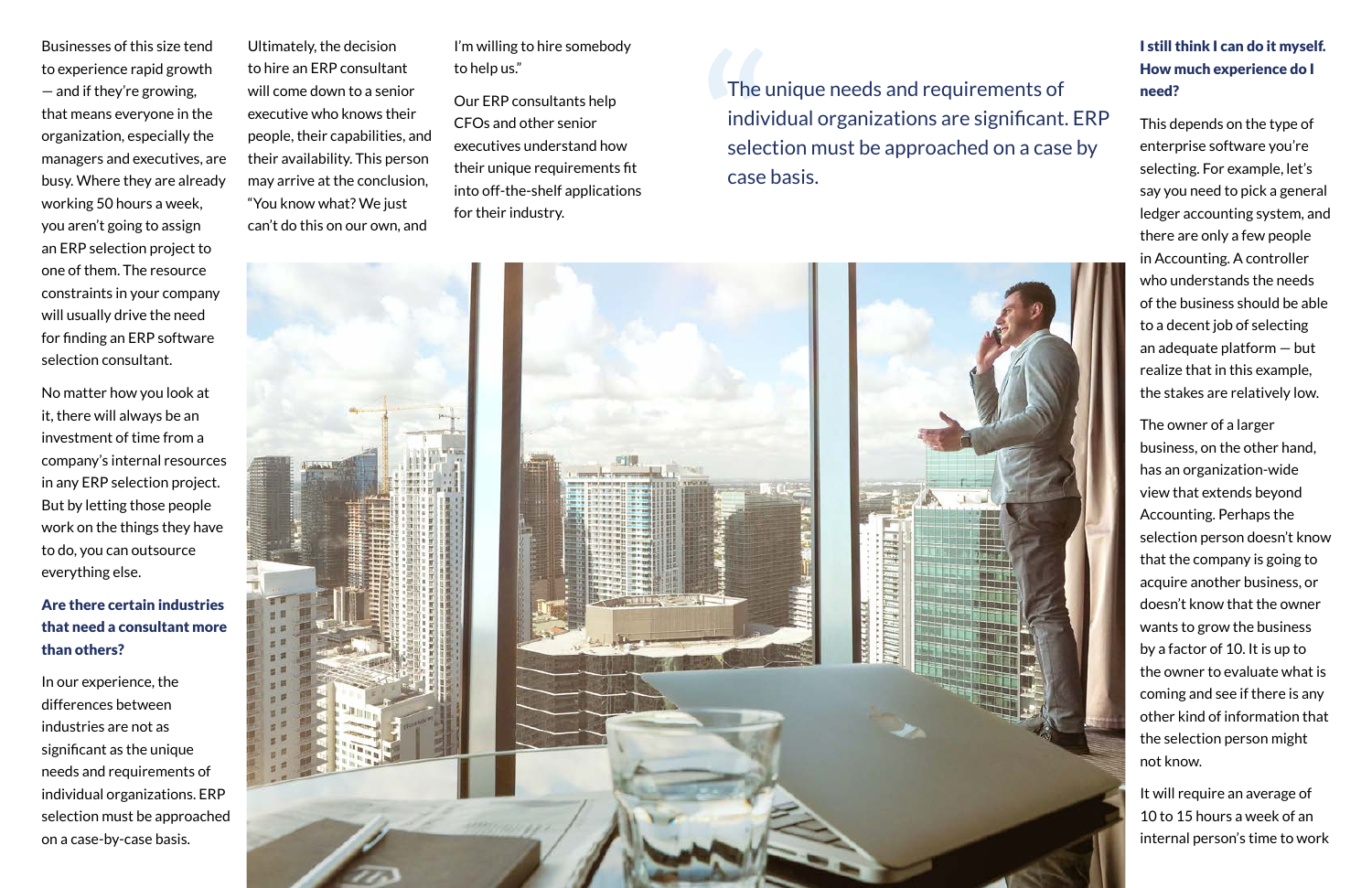

through the ERP selection process, and they will have<br>to have the experience that comes with involvement in<br>complex software selection processes. They also will<br>have to face the reality that those extra 15 hours will<br>be ab to have the experience that comes with involvement in complex software selection processes. They also will have to face the reality that those extra 15 hours will be above and beyond what they are already responsible for on their job — and not everyone will want to sacrifice family dinners or put in extra time in order to take on an additional project.

Such a person will also have to consider the greater good for the organization, without taking sides with one department or another. They should be able to decipher what the vendor is telling them and sort through technical jargon to find out what really matters.

If you don't have someone that can do all these functions, don't give them the selection project. They will inevitably pick the wrong software. Hire a professional ERP selection consultant.

### NEEDS ASSESSMENT

Our Needs Assessment helps to determine the correct footprint for your new software. The team identifies optimal solutions to overcome pain points, a cost-benefit analysis, and an implementation schedule based on your unique needs and priorities.

### **SELECTION**

We now have a modern, robust system rather than a highly customized, legacy system that was slowly headed towards obsolescence, thanks to ERP Advisors Group.

- RYAN SECRIST, PRESIDENT

BROWN-STRAUSS STEEL

## diligent Selection Process

ERP Advisors provide a based on decades of scorecard and contract possible!

- 
- experience, narrowing the
- field to the best-fit vendors
- complete with an evaluation
	-
- negotiation to help ensure
- you receive the best package



### IMPLEMENTATION

Take advantage of our expert client-side guidance during the Implementation Process. We will manage data migration, customizations and integrations on your budget, and on deadline! Experts will forecast risks and provide solutions by always being a step ahead in the Project Plan.



# **Our Process**